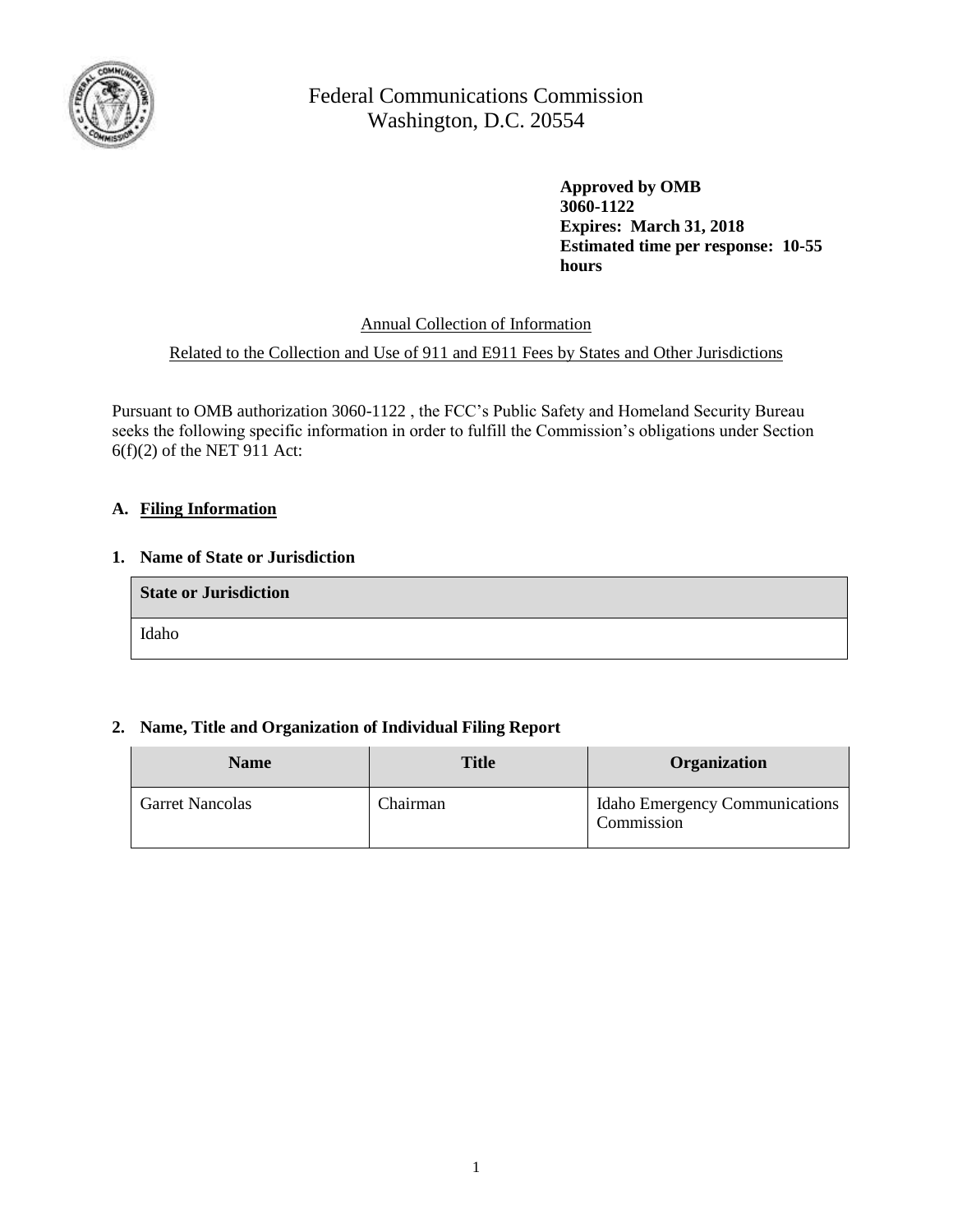

 $\overline{\phantom{a}}$ 

Federal Communications Commission Washington, D.C. 20554

### **B. Overview of State or Jurisdiction 911 System**

**1. Please provide the total number of active Public Safety Answering Points (PSAPs) in your state or jurisdiction that receive funding derived from the collection of 911/E911 fees during the annual period ending December 31, 2014:**

| <b>PSAP Type<sup>1</sup></b> | <b>Total</b> |
|------------------------------|--------------|
| Primary                      | 46           |
| Secondary                    | 2            |
| <b>Total</b>                 | 48           |

**2. Please provide the total number of active telecommunicators<sup>2</sup> in your state or jurisdiction that were funded through the collection of 911 and E911 fees during the annual period ending December 31, 2014:**

| <b>Number of Active</b><br><b>Telecommunicators</b> | <b>Total</b>   |
|-----------------------------------------------------|----------------|
| Full-Time                                           | Unknown        |
| Part-time                                           | <b>Unknown</b> |

**Note: The state does not have access to the number of Telecommunicators as that data and number is maintained at the local PSAP level typically at the County level. This data has to be requested of each PSAP and we may or may not get that data depending upon the choice at the local level.**

**3. For the annual period ending December 31, 2014, please provide an estimate of the total cost to provide 911/E911 service in your state or jurisdiction.**

| <b>Amount</b>              | Unknown at aggregated State |
|----------------------------|-----------------------------|
| $\left( \mathbb{S}\right)$ | Level                       |

<sup>&</sup>lt;sup>1</sup> A Primary PSAP is one to which 911 calls are routed directly from the 911 Control office. A secondary PSAP is one to which 911 calls are transferred from a Primary PSAP. *See* National Emergency Number Association, Master Glossary of 9-1-1 Terminology (*Master Glossary*), July 29, 2014, at 118, 126, available at

[https://c.ymcdn.com/sites/www.nena.org/resource/resmgr/Standards/NENA-ADM-000.18-2014\\_2014072.pdf](https://c.ymcdn.com/sites/www.nena.org/resource/resmgr/Standards/NENA-ADM-000.18-2014_2014072.pdf) .

<sup>&</sup>lt;sup>2</sup> A telecommunicator, also known as a call taker or a dispatcher, is a person employed by a PSAP who is qualified to answer incoming emergency telephone calls and/or who provides for the appropriate emergency response either directly or through communication with the appropriate PSAP. *See Master Glossary* at 137.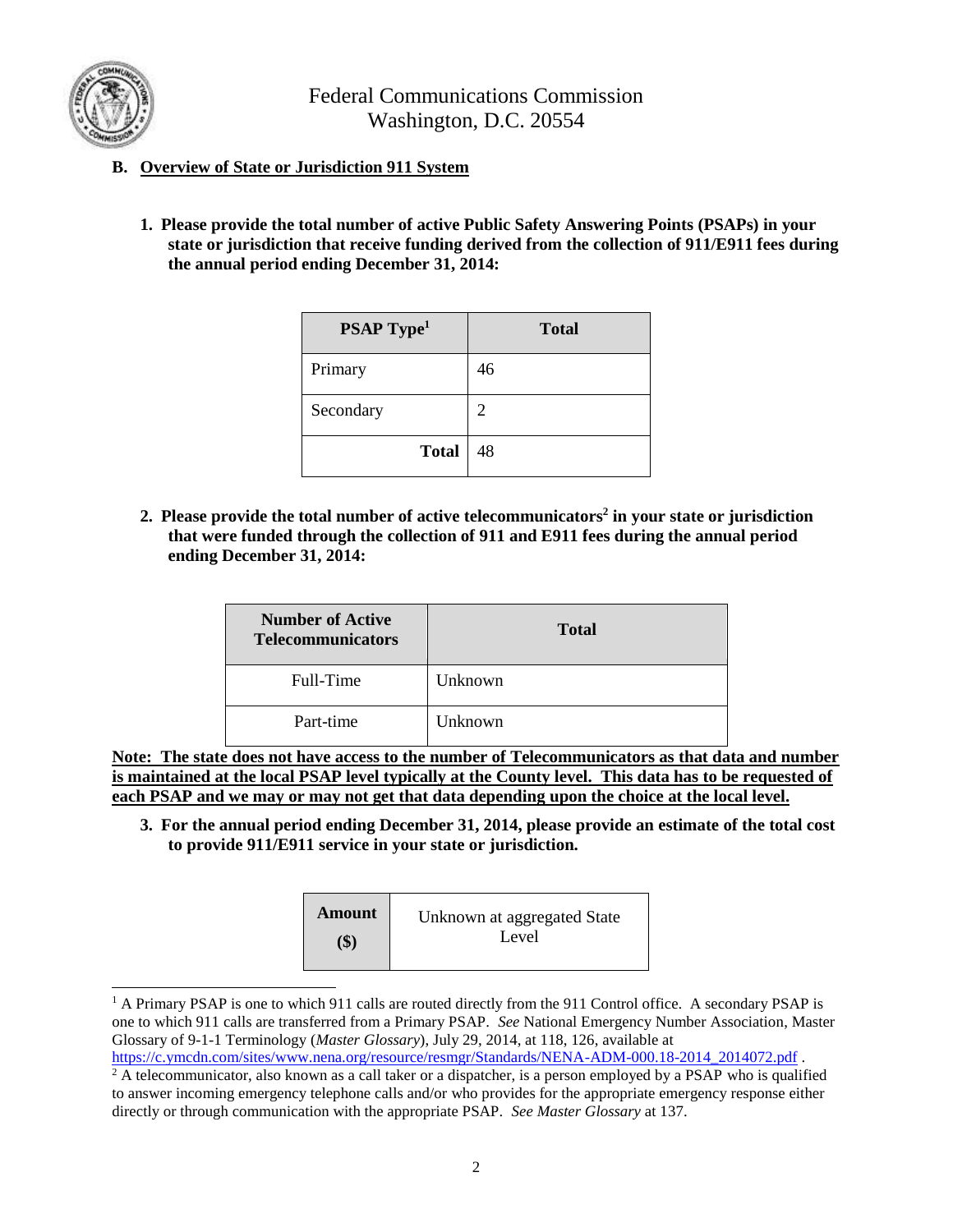

**3a. If an amount cannot be provided, please explain why.**

**The cost of providing 911 services is kept at each of the jurisdictional levels and requests can be made for that data; however it is incomplete. The cost responses were not broken out sufficiently to give a solid number and only 34 of 46 PSAPs responded to the request with some responses as "unknown". Due to some responses being intermingled with 911 costs paid by the 911 fees and personnel costs that were paid for by General Funds, not all responses could be calculated and not all jurisdictions reported on the survey that was sent out to gather the information.**

**4. Please provide the total number of 911 calls your state or jurisdiction received during the period January 1, 2014 to December 31, 2014.**

| <b>Type of Service</b> | <b>Total 911 Calls</b> |
|------------------------|------------------------|
| Wireline               |                        |
| Wireless               |                        |
| VoIP                   |                        |
| Other                  |                        |
| <b>Total</b>           | Unknown                |

**4a. Note: 34 of 46 PSAPs Responded and not all PSAPs are tracking or were able to pull the requested data for the state report. 651,938 total number of 911 calls delivered for 33 responding PSAPs. Not all could break out the different types. Consequently, those reported a total number.**

- **C. Description of Authority Enabling Establishment of 911/E911 Funding Mechanisms**
	- **1. Has your State, or any political subdivision, Indian tribe, village or regional corporation therein as defined by Section 6(f)(1) of the NET 911 Act, established a funding mechanism designated for or imposed for the purposes of 911 or E911 support or implementation (please include a citation to the legal authority for such mechanism)?** *Check one.*
		- Yes ………………….. X
		- No ………………..…..  $\Box$

**1a. If yes, provide a citation to the legal authority for such a mechanism.**

In 1988 the Idaho Legislature passed the Emergency Communication Act, Title 31, Chapter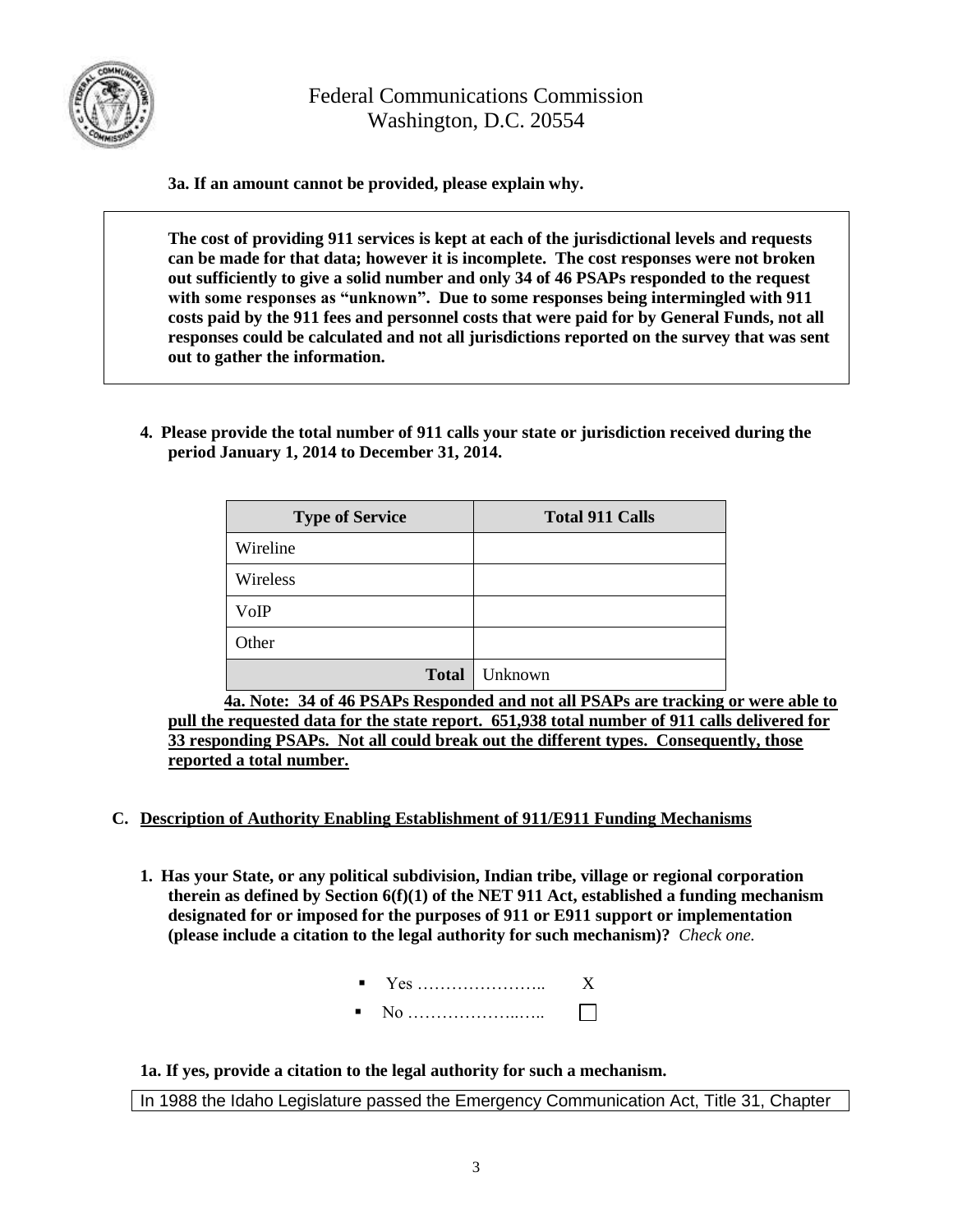

48 to authorize funding to support implementation of consolidated emergency communications systems through the governance of Idaho counties or by the creation of 9- 1-1 service areas. All 9-1-1 fee collections are done at the county level with the exception of the five (5) cities that were providing 9-1-1 services prior to the enactment of the statute. These cities are given allocations by the counties in which they are located or collect fees directly from the providers.

**1b. If yes, during the annual period January 1 - December 31, 2014, did your state or jurisdiction amend, enlarge, or in any way alter the funding mechanism.**

No.

- **2. Which of the following best describes the type of authority arrangement for the collection of 911/E911 fees?** *Check one*.
	- The State collects the fees  $\dots$   $\dots$   $\dots$   $\dots$   $\dots$   $\dots$   $\dots$
	- A Local Authority collects the fees ………………………..
	- A hybrid approach where two or more governing bodies

(*e.g.*, state and local authority) collect the fees …………….. X

#### **3. Describe how the funds collected are made available to localities.**

The authority to approve the expenditure of 9-1-1 funds in the State of Idaho is controlled at the county level by the boards of county commissioners or a joint powers board pursuant to Idaho Code §31-4809. The statute provides as follows:

"The county treasurer of each county or the administrator for a 9-1-1 service area in which an emergency communications system has been established pursuant to this chapter shall establish a fund to be designated the emergency communications fund in which all fees collected pursuant to this chapter shall be deposited and such fund shall be used exclusively for the purposes of this chapter."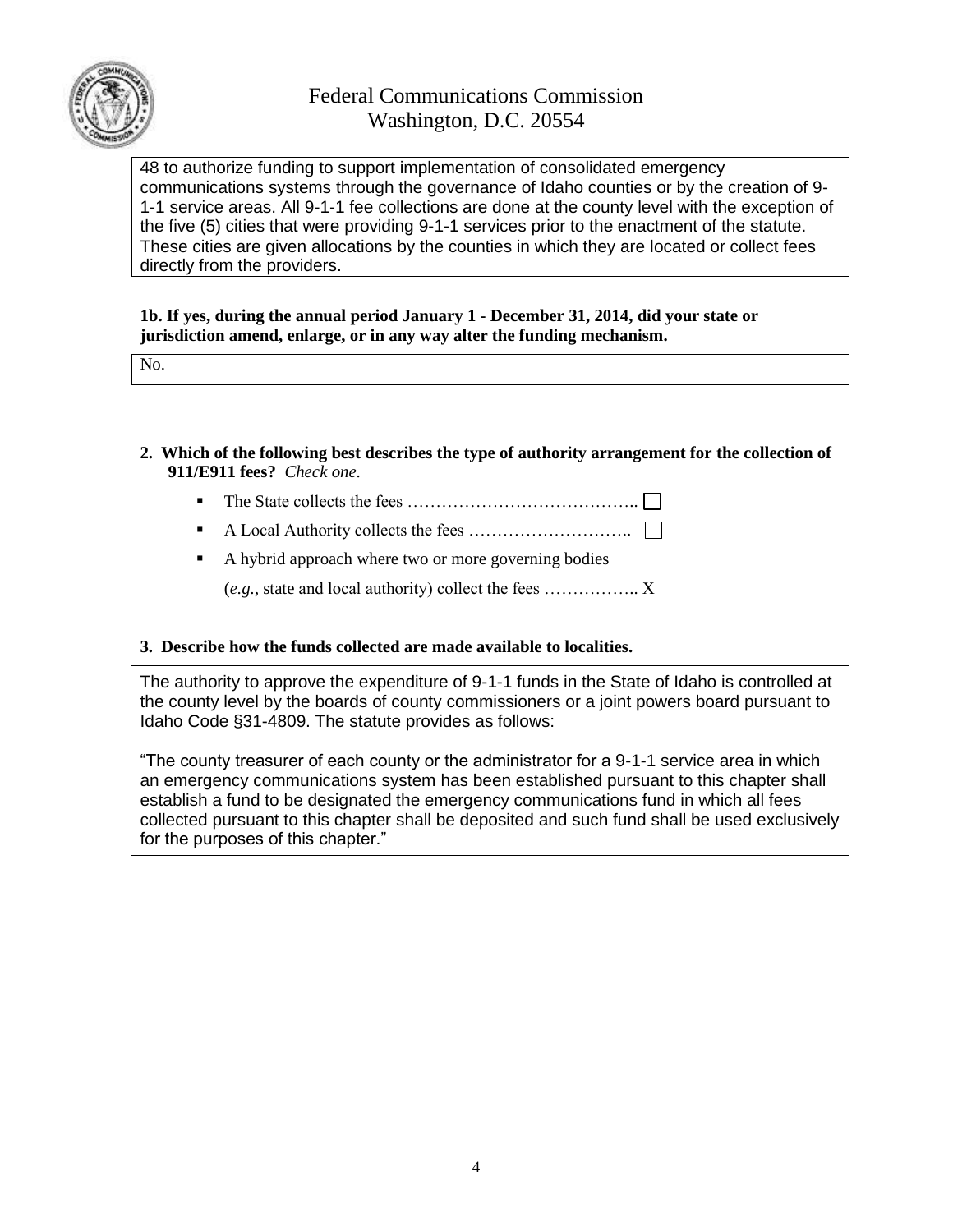

### **D. Description of State or Jurisdictional Authority That Determines How 911/E911 Fees are Spent**

| Indicate which entities in your state have the authority to approve the expenditure of funds<br>1.<br>collected for 911 or E911 purposes.                                                                                                                                                                                                                                   |                                                                           |                |  |
|-----------------------------------------------------------------------------------------------------------------------------------------------------------------------------------------------------------------------------------------------------------------------------------------------------------------------------------------------------------------------------|---------------------------------------------------------------------------|----------------|--|
| <b>Jurisdiction</b>                                                                                                                                                                                                                                                                                                                                                         | <b>Authority to Approve</b><br><b>Expenditure of Funds</b><br>(Check one) |                |  |
|                                                                                                                                                                                                                                                                                                                                                                             | Yes                                                                       | N <sub>0</sub> |  |
| <b>State</b>                                                                                                                                                                                                                                                                                                                                                                |                                                                           | $\mathbf{x}$   |  |
| Local<br>(e.g., county, city, municipality)                                                                                                                                                                                                                                                                                                                                 | $\mathbf x$                                                               |                |  |
| 1b. Please briefly describe any limitations on the approval authority per jurisdiction $(e.g.,$ limited<br>to fees collected by the entity, limited to wireline or wireless service, etc.)                                                                                                                                                                                  |                                                                           |                |  |
| "The moneys collected and the interest earned in this fund shall be appropriated by the county<br>commissioners, or governing board, for expenses incurred by the emergency communications<br>system as set forth in an annual budget prepared by the joint powers board, or in their<br>absence, the county commissioners and incorporated into the annual county budget." |                                                                           |                |  |

- **2. Has your state established a funding mechanism that mandates** *how* **collected funds can be used?** *Check one***.**
	- Yes …………………..  $\perp$
	- No ………………..….. **x**

### **2a. If you checked YES, provide a legal citation to the funding mechanism of any such criteria.**

The counties are mandated by statues other than the Emergency Communications Act to perform annual audits on all county funds. The emergency communications funds or 9-1-1 funds are accounted for separately under an emergency communications fund but are included in the county audit process. A third party auditor conducts the annual audits for the counties at the county level. The counties are governed by a wide array of state statutes and administrative rules in the process and content of the audits.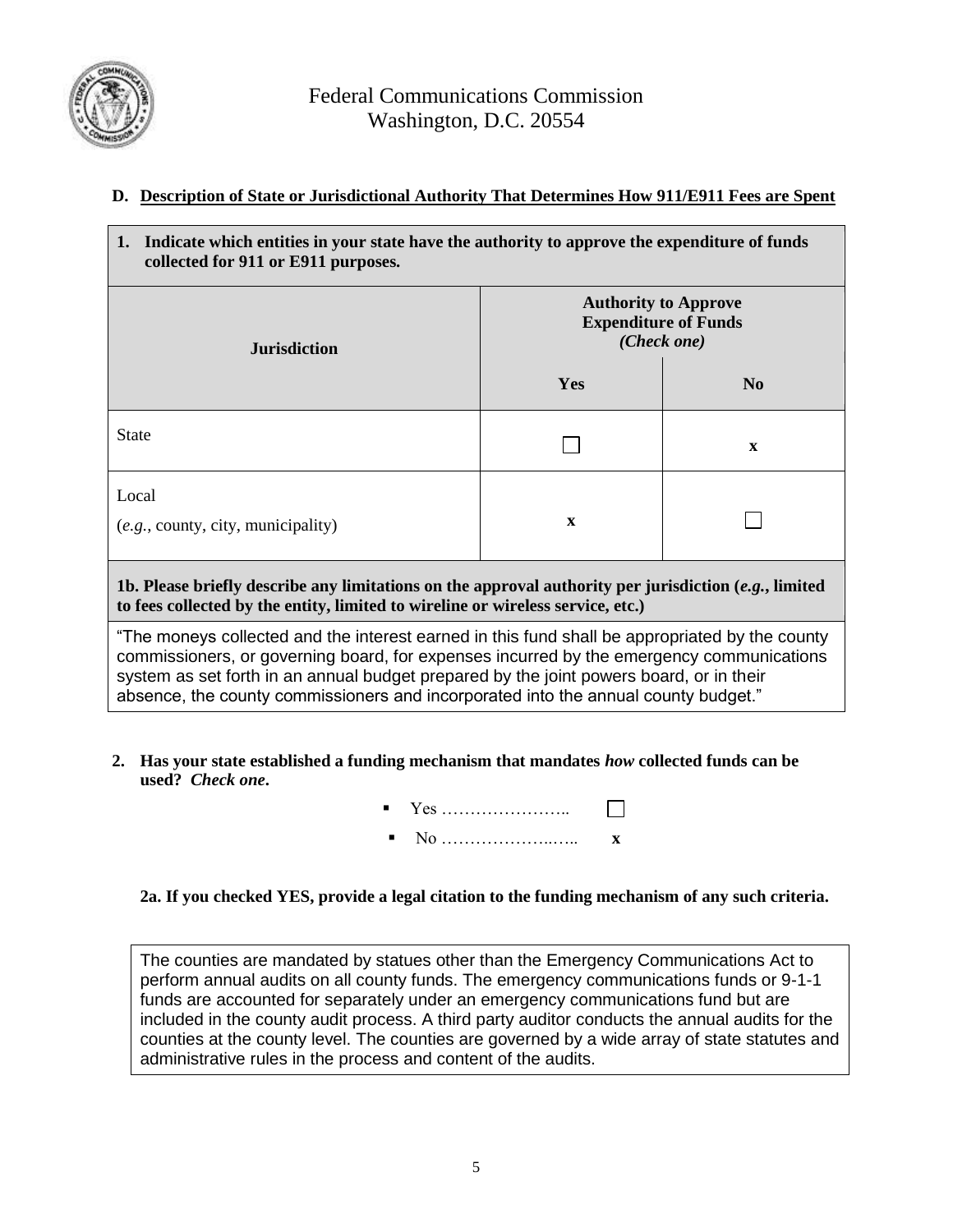

### **2b. If you checked NO, describe how your state or jurisdiction decides how collected funds can be used.**

The counties are mandated by statues other than the Emergency Communications Act to perform annual audits on all county funds. The emergency communications funds or 9-1-1 funds are accounted for separately under an emergency communications fund but are included in the county audit process. A third party auditor conducts the annual audits for the counties at the county level. The counties are governed by a wide array of state statutes and administrative rules in the process and content of the audits.

### **E. Description of Uses of Collected 911/E911 Fees**

**1. Provide a statement identifying with specificity all activities, programs, and organizations for whose benefit your state, or political subdivision thereof, has obligated or expended funds collected for 911 or E911 purposes and how these activities, programs, and organizations support 911 and E911 services or enhancements of such services.**

All funds are received at the local level. The only money received at the State level is through the 25 cent grant fund and prepaid monies. Both are given back out in a lump sum (prepaid) or grants (grant fund) for PSAP's requesting funding to upgrade 911 hardware and software to make systems Next Generation ready.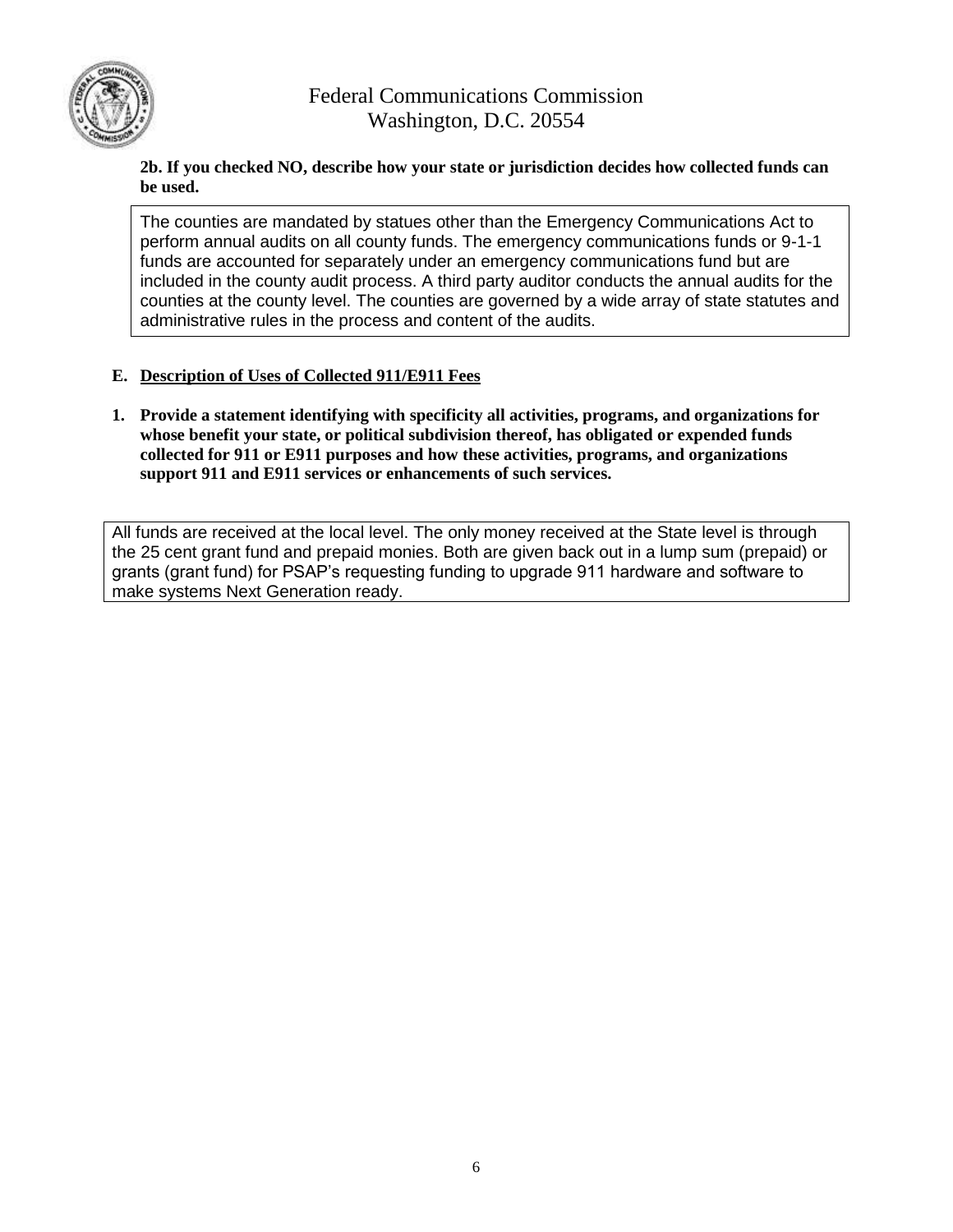

| 2. Please identify the allowed uses of the collected funds. Check all that apply. |                                                                                                       |                                 |                |
|-----------------------------------------------------------------------------------|-------------------------------------------------------------------------------------------------------|---------------------------------|----------------|
| <b>Type of Cost</b>                                                               |                                                                                                       | Yes                             | N <sub>0</sub> |
|                                                                                   | Lease, purchase, maintenance of customer<br>premises equipment (CPE) (hardware and<br>software)       | $\mathbf X$                     |                |
| <b>Operating Costs</b>                                                            | Lease, purchase, maintenance of computer<br>aided dispatch (CAD) equipment (hardware<br>and software) |                                 | $\mathbf X$    |
|                                                                                   | Lease, purchase, maintenance of<br>building/facility                                                  | $\mathbf X$                     |                |
| <b>Personnel Costs</b>                                                            | Telecommunicators' Salaries                                                                           |                                 | $\mathbf{X}$   |
|                                                                                   | Training of Telecommunicators                                                                         | $\mathbf X$                     |                |
| <b>Administrative Costs</b>                                                       | Program Administration                                                                                |                                 | $\mathbf X$    |
|                                                                                   | <b>Travel Expenses</b>                                                                                |                                 | $\mathbf{X}$   |
| <b>Dispatch Costs</b>                                                             | Reimbursement to other law enforcement<br>entities providing dispatch                                 |                                 | $\mathbf{X}$   |
|                                                                                   | Lease, purchase, maintenance of Radio<br><b>Dispatch Networks</b>                                     |                                 | $\mathbf{X}$   |
| <b>Grant Programs</b>                                                             |                                                                                                       | $\mathbf{x}$<br>If Yes, see 2a. |                |

**for through the use of collected 911/E911 fees and the purpose of the grant.** Pursuant to Idaho Code §31-4803, a county must get voter approval to institute an emergency communications fee in an amount no greater than one dollar (\$1.00) per month per "telephone line". The Act has been amended in recent years to include assessing the fee on both wireless

and Voice over Internet Protocol (VoIP) service and now uses the term "access line" to indicate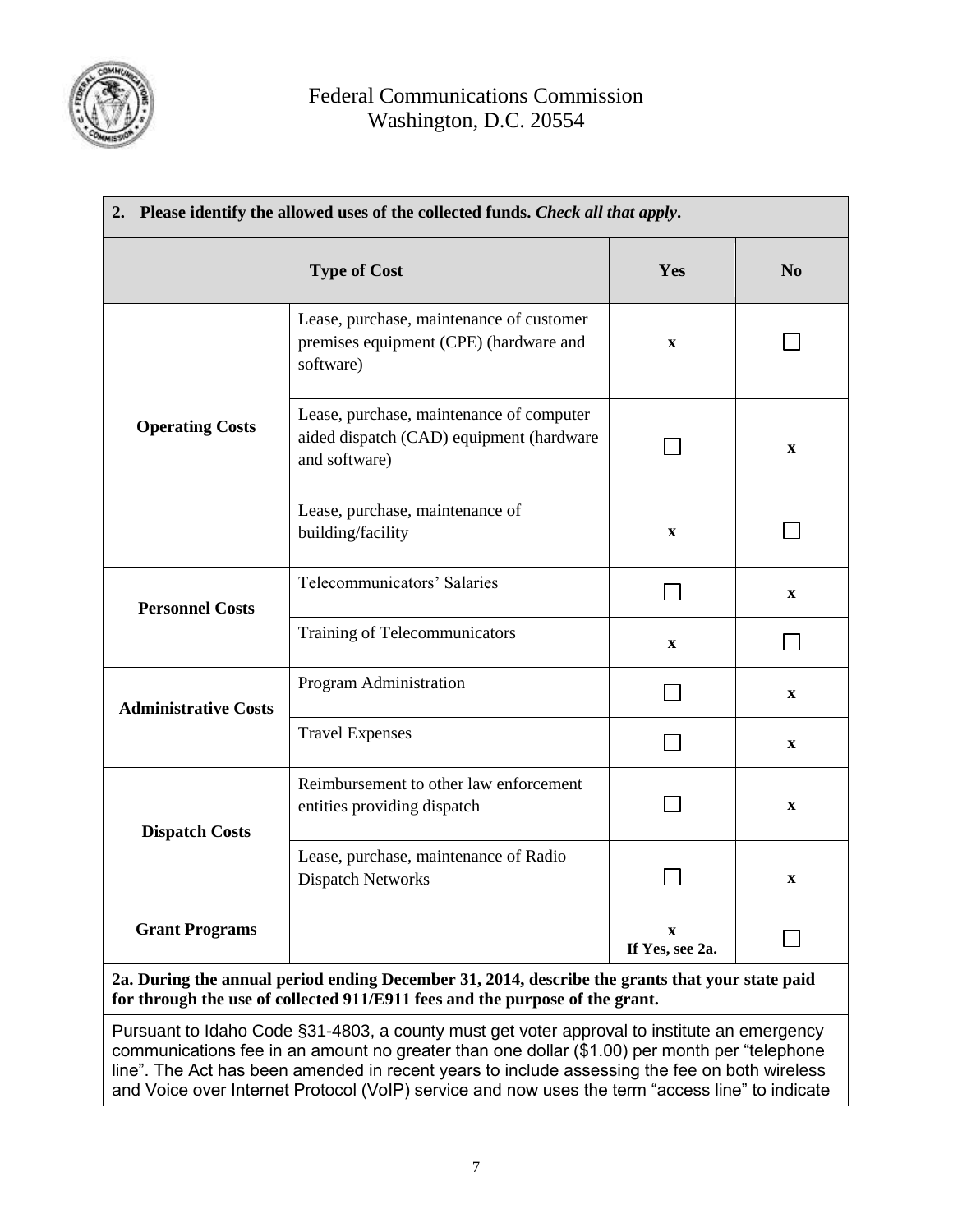

that all technology that is able to provide dial tone to access 9-1-1 is mandated to collect the fee.

In 2008, the Idaho Legislature promulgated the implementation of an Enhanced Emergency Communications Grant Fee that was signed into law by the Governor and became Idaho Code §31-4819. This additional fee can be imposed by the boards of commissioners of Idaho counties in the amount of \$0.25 per month per access line to be contributed to the Enhanced Emergency Communications Grant Fund. The funds are distributed via a grant process governed by the IECC. Thirty-eight Idaho counties have begun assessing the enhanced fee.

### **F. Description of 911/E911 Fees Collected**

| 1. Please describe the amount of the fees or charges imposed for the implementation   |
|---------------------------------------------------------------------------------------|
| and support of 911 and E911 services. Please distinguish between state and local fees |
| for each service type.                                                                |

| <b>Service Type</b>                    | <b>Fee/Charge Imposed</b>              | <b>Jurisdiction Receiving Remittance</b><br>(e.g., state, county, local authority, or a<br>combination)                      |
|----------------------------------------|----------------------------------------|------------------------------------------------------------------------------------------------------------------------------|
| Wireline                               | \$1.00 or \$1.25                       | .99 to local, .01 to ECC Operations, if<br>collecting $$1.25$ , .99 to local, .01 to ECC<br>Operations and .25 to Grant Fund |
| Wireless                               | \$1.00 or \$1.25                       | .99 to local, .01 to ECC Operations, if<br>collecting $$1.25$ , .99 to local, .01 to ECC<br>Operations and .25 to Grant Fund |
| Prepaid Wireless                       | 2.5% Point of sale each<br>transaction | 99% to local, 1% to ECC Operations                                                                                           |
| Voice Over Internet<br>Protocol (VoIP) | \$1.00 or \$1.25                       | .99 to local, .01 to ECC Operations, if<br>collecting $$1.25$ , .99 to local, .01 to ECC<br>Operations and .25 to Grant Fund |
| Other                                  |                                        |                                                                                                                              |

**2. For the annual period ending December 31, 2014, please report the total amount collected pursuant to the assessed fees or charges described in Question F 1.**

| <b>Service Type</b> | <b>Total Amount Collected (\$)</b> |
|---------------------|------------------------------------|
|---------------------|------------------------------------|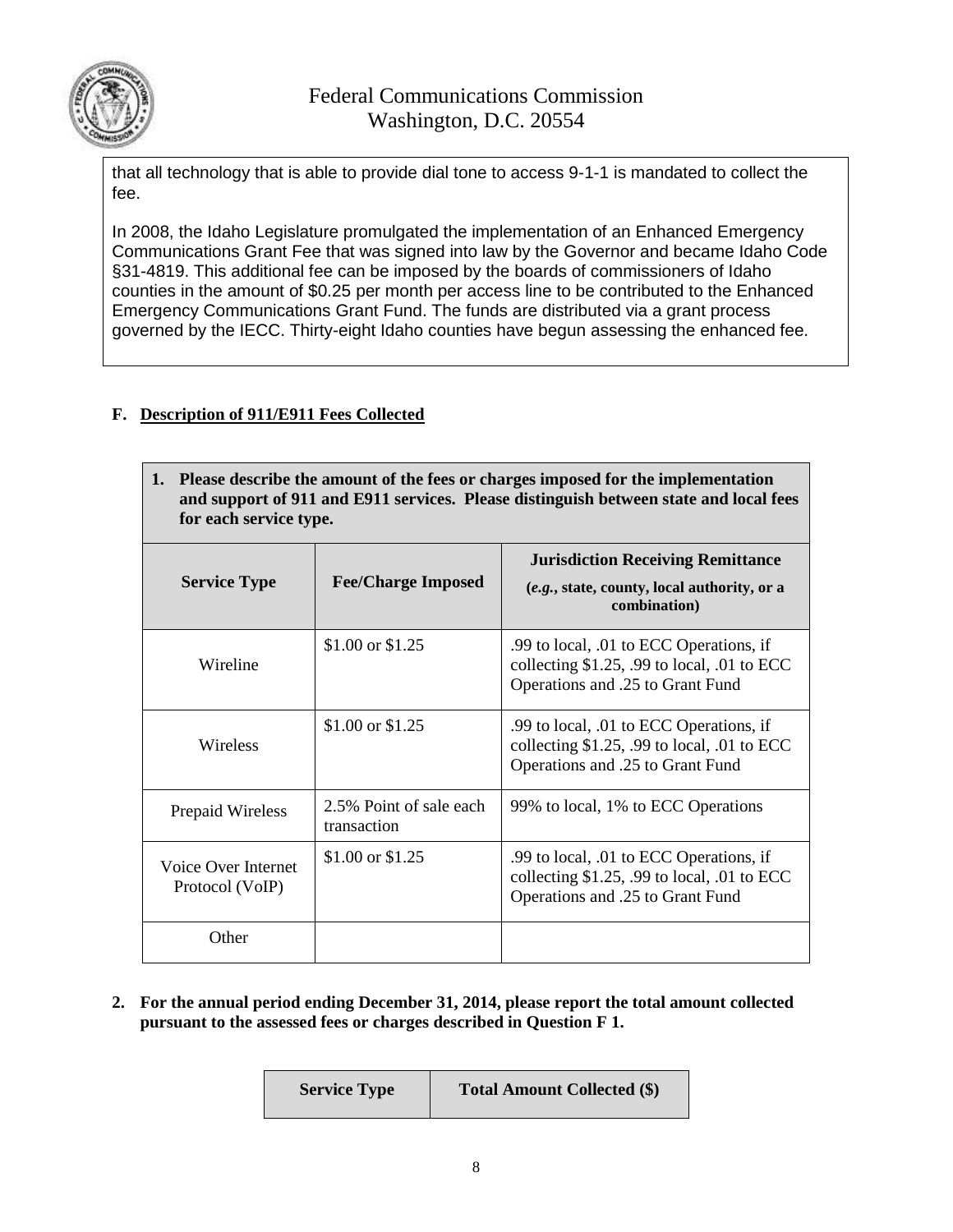

| Prepaid Wireless                                             | \$935,720.66    |
|--------------------------------------------------------------|-----------------|
| Total Wireline,<br>Wireless, VoIP from<br>\$1.00 Fee         | \$17,915,474.00 |
| \$.25 Grant Monies<br>Collected and used<br>for local Grants | \$2,028,583.50  |
| <b>Total</b>                                                 | \$20,879,778.16 |

**2a. If an amount cannot be provided, please explain why.**

### **3. Please identify any other sources of 911/E911 funding.**

None at State level.

| <b>Question</b>                                                                                                                                                                                                                                                                                                               | Yes | No |
|-------------------------------------------------------------------------------------------------------------------------------------------------------------------------------------------------------------------------------------------------------------------------------------------------------------------------------|-----|----|
| 4. For the annual period ending December 31, 2014, were<br>any 911/E911 fees that were collected by your state or<br>jurisdiction combined with any federal, state or local<br>funds, grants, special collections, or general budget<br>appropriations that were designated to support<br>911/E911/NG911 services? Check one. |     | X  |

**4a. If Yes, please describe the federal, state or local funds and amounts that were combined with 911/E911 fees.**

No fees combined at the State level.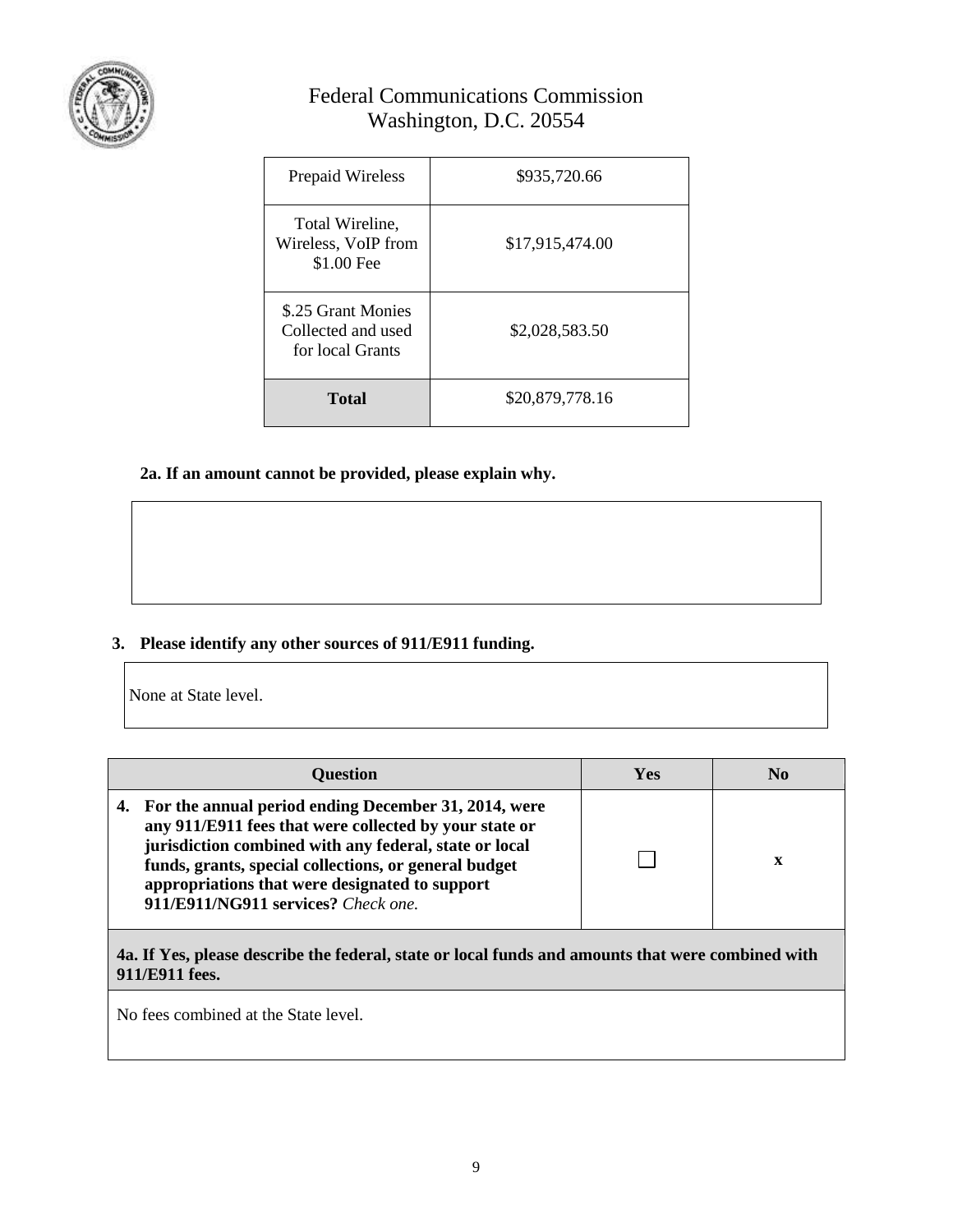

| 5. Please provide an estimate of the proportional contribution from<br>each funding source towards the total cost to support 911 in your<br>state or jurisdiction. | <b>Percent</b> |
|--------------------------------------------------------------------------------------------------------------------------------------------------------------------|----------------|
| State 911 Fees                                                                                                                                                     | 90             |
| Local 911 Fees                                                                                                                                                     | Unknown        |
| General Fund - State                                                                                                                                               | $\mathbf{0}$   |
| General Fund - County                                                                                                                                              | Unknown        |
| <b>Federal Grants</b>                                                                                                                                              | $\overline{0}$ |
| <b>State Grants</b>                                                                                                                                                | 10             |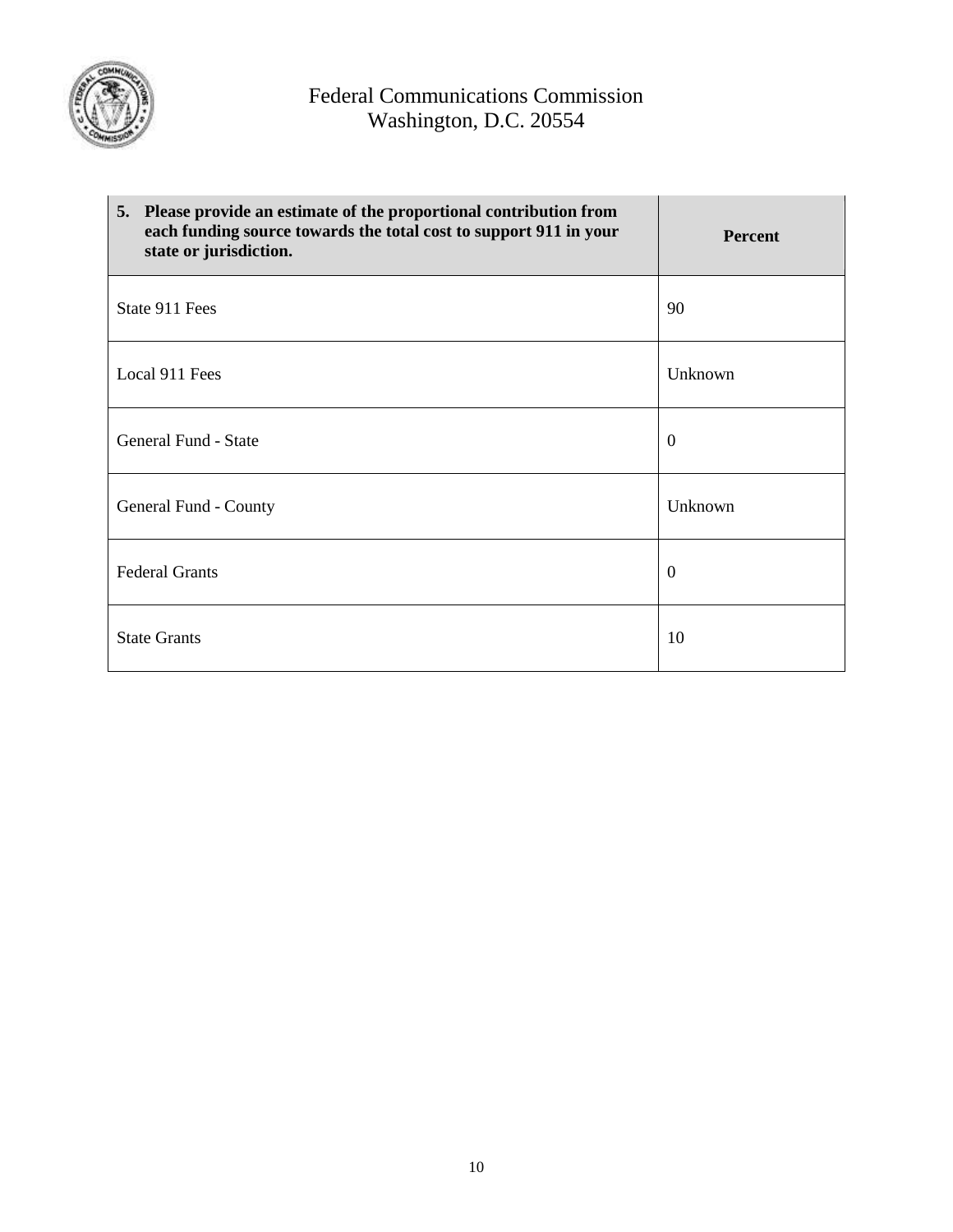

### **G. Description of Diversion or Transfer of 911/E911 Fees for Other Uses**

|                                                                                                                                                                                                                                                                                                                                                                                                                                                                                                                                                              | Yes                                                                                                     | $\mathbf{N}\mathbf{0}$ |  |  |  |  |
|--------------------------------------------------------------------------------------------------------------------------------------------------------------------------------------------------------------------------------------------------------------------------------------------------------------------------------------------------------------------------------------------------------------------------------------------------------------------------------------------------------------------------------------------------------------|---------------------------------------------------------------------------------------------------------|------------------------|--|--|--|--|
| In the annual period ending December 31, 2014, were<br>1.<br>funds collected for 911 or E911 purposes in your state or<br>jurisdiction made available or used solely for purposes<br>designated by the funding mechanism identified in<br>Question 5? Check one.                                                                                                                                                                                                                                                                                             | $\mathbf x$                                                                                             |                        |  |  |  |  |
| 1a. If No, please identify what amount of funds collected for 911 or E911 purposes were made<br>available or used for any purposes other than the ones designated by the funding mechanism or<br>used for purposes otherwise unrelated to 911 or E911 implementation or support, including any<br>funds transferred, loaned, or otherwise used for the state's general fund. Along with identifying<br>the amount, please include a statement identifying the non-related purposes for which the<br>collected 911 or E911 funds were made available or used. |                                                                                                         |                        |  |  |  |  |
| <b>Amount of Funds (\$)</b>                                                                                                                                                                                                                                                                                                                                                                                                                                                                                                                                  | Identify the non-related purpose(s) for which the 911/E911 funds were<br>used. (Add lines as necessary) |                        |  |  |  |  |
|                                                                                                                                                                                                                                                                                                                                                                                                                                                                                                                                                              |                                                                                                         |                        |  |  |  |  |
|                                                                                                                                                                                                                                                                                                                                                                                                                                                                                                                                                              |                                                                                                         |                        |  |  |  |  |
|                                                                                                                                                                                                                                                                                                                                                                                                                                                                                                                                                              |                                                                                                         |                        |  |  |  |  |
|                                                                                                                                                                                                                                                                                                                                                                                                                                                                                                                                                              |                                                                                                         |                        |  |  |  |  |
|                                                                                                                                                                                                                                                                                                                                                                                                                                                                                                                                                              |                                                                                                         |                        |  |  |  |  |

**Note: The counties are mandated by statues other than the Emergency Communications Act to perform annual audits on all county funds. The emergency communications funds or 9-1-1 funds are accounted for separately under an emergency communications fund but are included in the county audit process. A third party auditor conducts the annual audits for the counties at the county level. The counties are governed by a wide array of state statutes and administrative rules in the process and content of the audits. All of the funds collected are mandated for use by counties in accordance with Idaho Code §31-4804(5). No audit-driven report has been received by the IECC indicative or conclusive of any misuse of funds and there is no knowledge of misuse**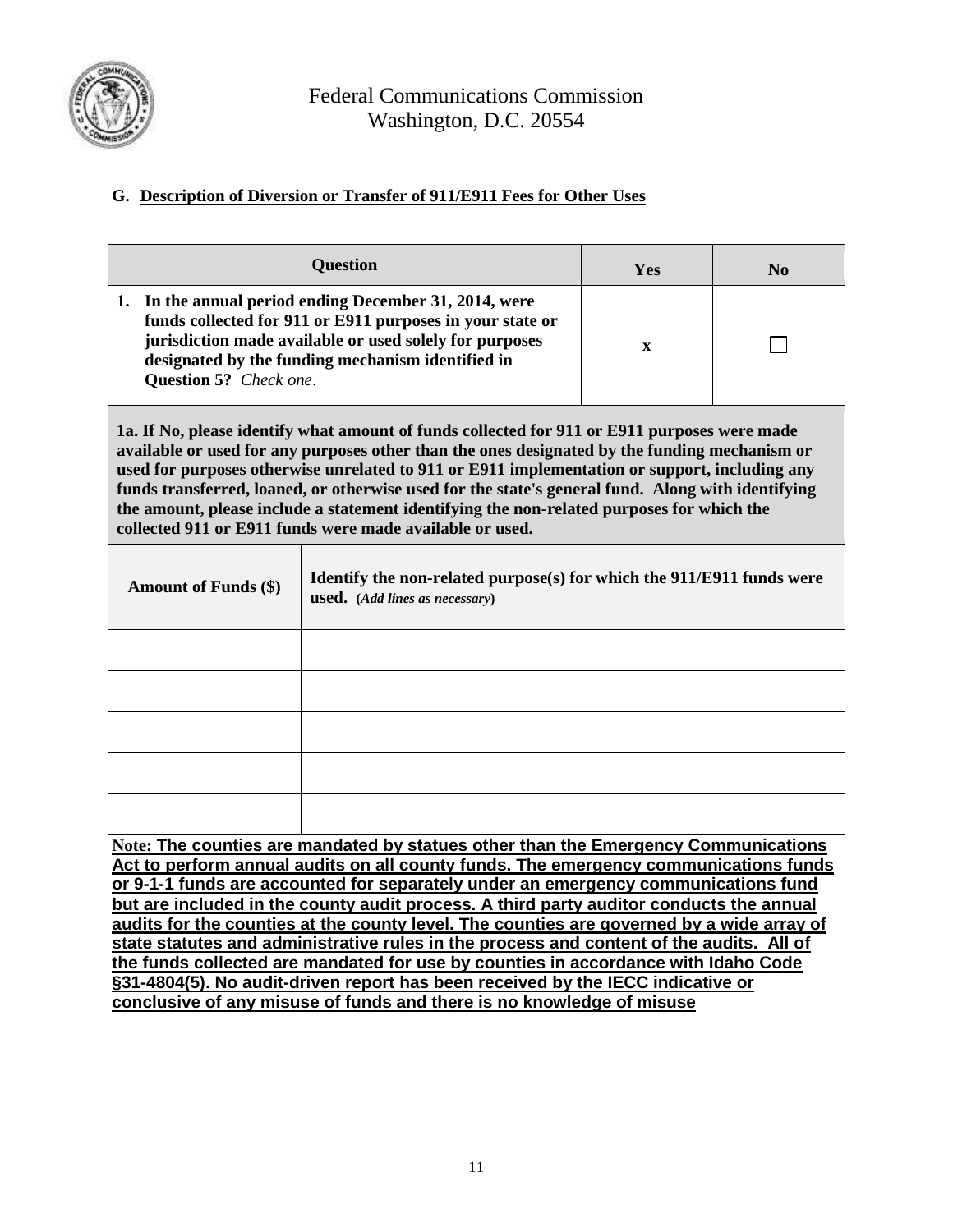

### **H. Oversight and Auditing of Collection and Use of 911/E911 Fees**

| <b>Question</b>                                                                                                                                                                                                                                                                                                                                                                                                                                                                                                                                                                                                                                                                                                                                                                                  | <b>Yes</b>   | N <sub>0</sub> |  |
|--------------------------------------------------------------------------------------------------------------------------------------------------------------------------------------------------------------------------------------------------------------------------------------------------------------------------------------------------------------------------------------------------------------------------------------------------------------------------------------------------------------------------------------------------------------------------------------------------------------------------------------------------------------------------------------------------------------------------------------------------------------------------------------------------|--------------|----------------|--|
| 1. Has your state established any oversight or auditing<br>mechanisms or procedures to determine whether collected<br>funds have been made available or used for the purposes<br>designated by the funding mechanism or otherwise used to<br>implement or support 911? Check one.                                                                                                                                                                                                                                                                                                                                                                                                                                                                                                                | $\mathbf{x}$ |                |  |
| 1a. If yes, provide a description of the mechanisms or procedures and any enforcement or other<br>corrective actions undertaken in connection with such auditing authority, for the annual period<br>ending December 31, 2014. (Enter "None" if no actions were taken.)                                                                                                                                                                                                                                                                                                                                                                                                                                                                                                                          |              |                |  |
| The counties are mandated by statues other than the Emergency Communications Act to<br>perform annual audits on all county funds. The emergency communications funds or 9-1-1<br>funds are accounted for separately under an emergency communications fund but are included<br>in the county audit process. A third party auditor conducts the annual audits for the counties at<br>the county level. The counties are governed by a wide array of state statutes and<br>administrative rules in the process and content of the audits. All of the funds collected are<br>mandated for use by counties in accordance with Idaho Code §31-4804(5). No audit-driven<br>report has been received by the IECC indicative or conclusive of any misuse of funds and<br>there is no knowledge of misuse |              |                |  |

| <b>Question</b>                                                                                                                                                                                               | Yes | N <sub>0</sub> |
|---------------------------------------------------------------------------------------------------------------------------------------------------------------------------------------------------------------|-----|----------------|
| Does your state have the authority to audit service<br>providers to ensure that the amount of 911/E911 fees<br>collected form subscribers matches the service provider's<br>number of subscribers? Check one. |     | $\mathbf x$    |
| $\sim$ 20 Tf yes, provide a description of any auditing or enforcement or other corrective actions                                                                                                            |     |                |

**2a. If yes, provide a description of any auditing or enforcement or other corrective actions undertaken in connection with such auditing authority, for the annual period ending December 31, 2014.** *(Enter "None" if no actions were taken.)*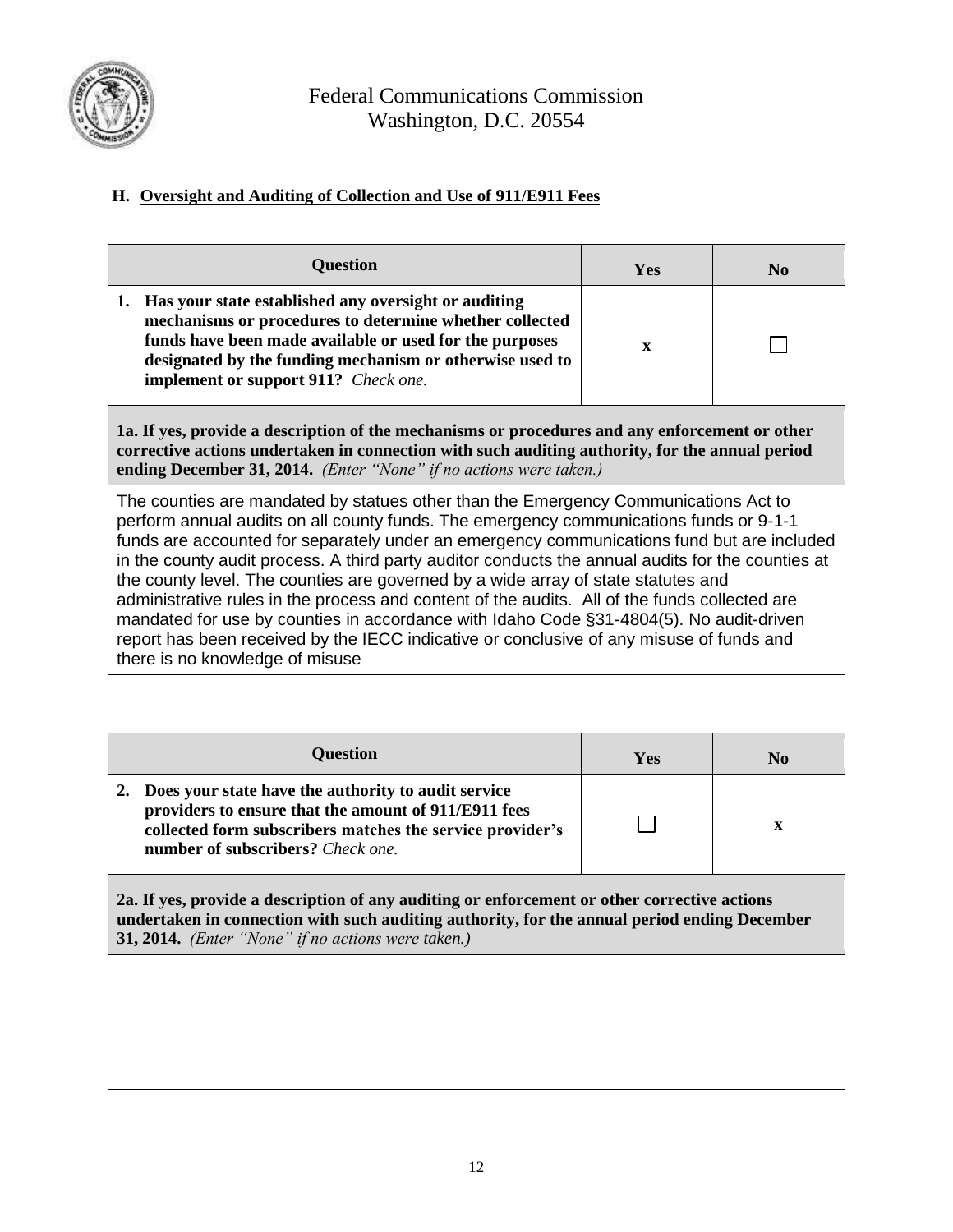

# **I. Description of Next Generation 911 Services and Expenditures**

| Question                                                                                                                                                                                                                                                                                                                                                                                                                                                                                                                                                                                                                                                                                                                                                                                                                                                                                                                                                                                                                                                                                             | Yes         | $\mathbf{N}\mathbf{0}$ |  |  |
|------------------------------------------------------------------------------------------------------------------------------------------------------------------------------------------------------------------------------------------------------------------------------------------------------------------------------------------------------------------------------------------------------------------------------------------------------------------------------------------------------------------------------------------------------------------------------------------------------------------------------------------------------------------------------------------------------------------------------------------------------------------------------------------------------------------------------------------------------------------------------------------------------------------------------------------------------------------------------------------------------------------------------------------------------------------------------------------------------|-------------|------------------------|--|--|
| 1. Does your state or jurisdiction classify expenditures on<br>Next Generation 911 as within the scope of permissible<br>expenditures of funds for 911 or E911 purposes? Check<br>one.                                                                                                                                                                                                                                                                                                                                                                                                                                                                                                                                                                                                                                                                                                                                                                                                                                                                                                               | $\mathbf X$ |                        |  |  |
| 1a. If yes, in the space below, please cite any specific legal authority:                                                                                                                                                                                                                                                                                                                                                                                                                                                                                                                                                                                                                                                                                                                                                                                                                                                                                                                                                                                                                            |             |                        |  |  |
|                                                                                                                                                                                                                                                                                                                                                                                                                                                                                                                                                                                                                                                                                                                                                                                                                                                                                                                                                                                                                                                                                                      |             |                        |  |  |
| <b>Idaho Statutes TITLE 31 CHAPTER 48 EMERGENCY COMMUNICATIONS ACT</b><br>§31-4801 (2). Therefore, it is hereby declared that the intent and purpose of the provisions of<br>this act are to:<br>(a) Provide authority to counties and 911 service areas to impose an emergency<br>communications fee on the use of telephone lines, wireless, VoIP or other communications<br>services that connect an individual dialing 911 to an established public safety answering point;<br>(b) Provide that the emergency communications fee shall be exclusively utilized by the counties<br>or 911 service areas electing to impose it to finance the initiation, maintenance, operation,<br>enhancement and governance of consolidated emergency systems as well as enhanced<br>consolidated emergency systems;<br>(c) Provide for the agreed-to reimbursement to telecommunications providers for their<br>implementation of enhanced consolidated emergency communications systems by counties or<br>911 service areas that have implemented enhanced consolidated emergency communications<br>systems. |             |                        |  |  |
| Note: This is undergoing legislative changes to fully incorporate NG 911 language.                                                                                                                                                                                                                                                                                                                                                                                                                                                                                                                                                                                                                                                                                                                                                                                                                                                                                                                                                                                                                   |             |                        |  |  |

|                                                                                        | <b>Question</b>                                                                                                        | <b>Yes</b> | N <sub>0</sub> |
|----------------------------------------------------------------------------------------|------------------------------------------------------------------------------------------------------------------------|------------|----------------|
| 2.<br>programs? Check one.                                                             | In the annual period ending December 31, 2014, has your state<br>or jurisdiction expended funds on Next Generation 911 |            | X              |
| 2a. If yes, in the space below, please enter the dollar amount that has been expended. |                                                                                                                        |            |                |
| Amount<br>\$)                                                                          | N/A                                                                                                                    |            |                |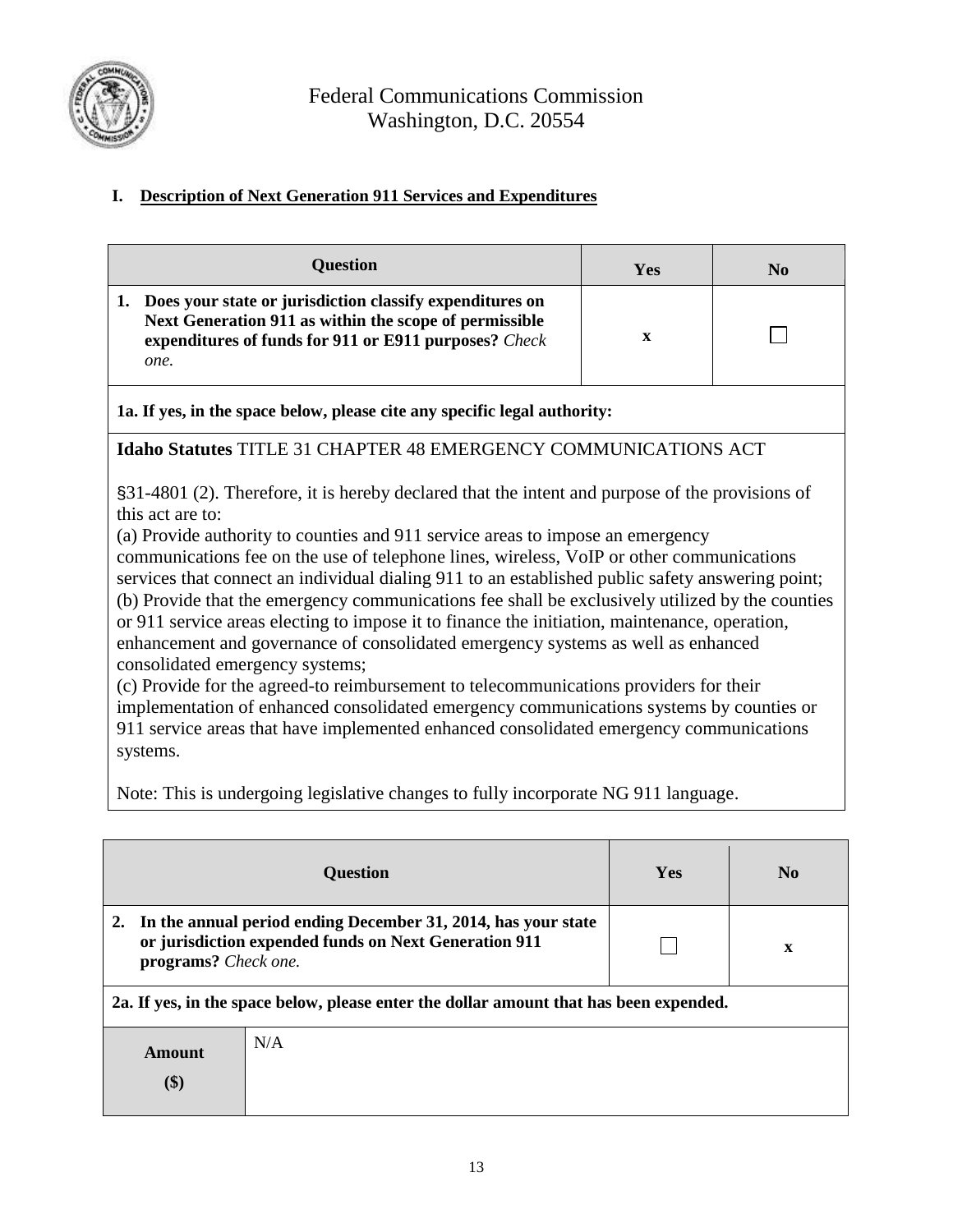

| 3. | For the annual period ending December 31, 2014, please describe the type and<br>number of NG911 Emergency Service IP Network(s) (ESInets) that operated<br>within your state. |  |  |                                                     |                                                                                                 |
|----|-------------------------------------------------------------------------------------------------------------------------------------------------------------------------------|--|--|-----------------------------------------------------|-------------------------------------------------------------------------------------------------|
|    |                                                                                                                                                                               |  |  | If Yes, Enter<br>$T_{\alpha}$ tol DCAD <sub>c</sub> | If Yes, does the type of ESInet<br>interconnect with other state,<br>regional or local ESInets? |

| <b>Type of ESInet</b>                          | Yes | N <sub>0</sub>            | <b>Total PSAPs</b><br><b>Operating on</b>                                                                                                  |     | regional or local ESInets? |
|------------------------------------------------|-----|---------------------------|--------------------------------------------------------------------------------------------------------------------------------------------|-----|----------------------------|
|                                                |     |                           | the ESInet                                                                                                                                 | Yes | N <sub>0</sub>             |
| A single,<br>a.<br>state-wide<br><b>ESInet</b> |     | $\mathbf X$               |                                                                                                                                            |     |                            |
| b. Local $(e.g.,$<br>county)<br><b>ESInet</b>  |     | $\boldsymbol{\mathrm{X}}$ |                                                                                                                                            |     |                            |
| Regional<br>c.<br><b>ESInets</b>               |     | $\mathbf X$               | [If more than one<br>Regional ESInet is<br>in operation, in the<br>space below,<br>provide the total<br>PSAPs operating on<br>each ESInet] |     |                            |
| Name of Regional ESInet:                       |     |                           |                                                                                                                                            |     |                            |
| Name of Regional ESInet:                       |     |                           |                                                                                                                                            |     |                            |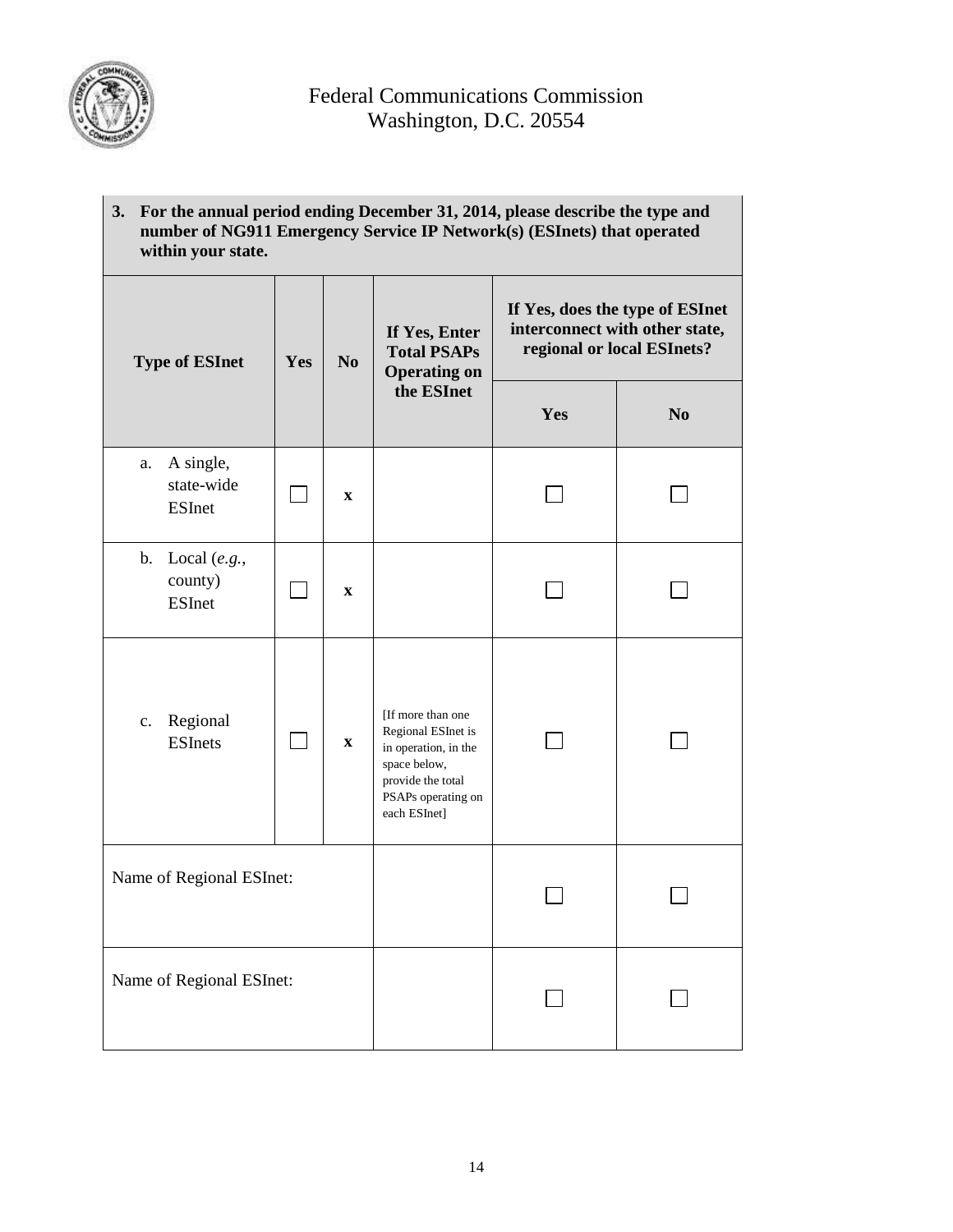

#### **4. Please provide a description of any NG911 projects completed or underway during the annual period ending December 31, 2014.**

The IECC has formed a NG 911 working group composed of stakeholders from all counties within the state and has begun implementation of the State NG plan. In 2015 we expect to formalize some legislation that will improve NG 911 language in the current legislation. Efforts are under way to firm up 911 costs by utilization of a contractor to calculate state costs and revenue for the entire state.

| <b>Question</b>                                                                                                                                  | <b>Total PSAPs</b><br><b>Accepting Texts</b>                      |
|--------------------------------------------------------------------------------------------------------------------------------------------------|-------------------------------------------------------------------|
| 5. During the annual period ending December 31,<br>2014, how many PSAPs within your state<br>implemented text-to-911 and are accepting<br>texts? |                                                                   |
| <b>Question</b>                                                                                                                                  | <b>Estimated Number of PSAPs</b><br>that will Become Text Capable |
| 6. In the next annual period ending December 31,<br>2015, how many PSAPs do you anticipate will<br>become text capable?                          | 6                                                                 |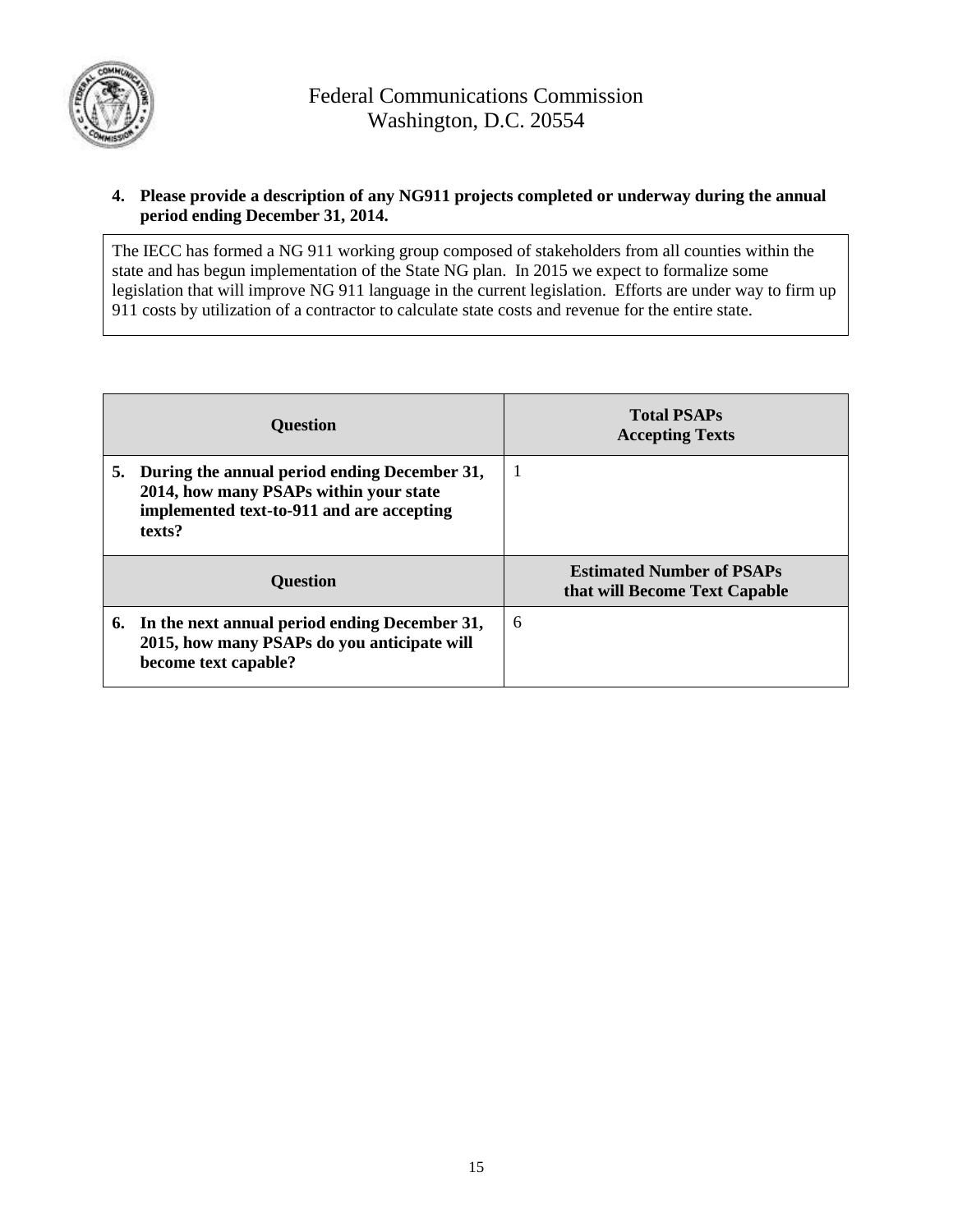

## **J. Description of Cybersecurity Expenditures**

| <b>Question</b>                                                                                                              |     | <b>Check the</b><br>appropriate box | If Yes,<br><b>Amount Expended (\$)</b> |
|------------------------------------------------------------------------------------------------------------------------------|-----|-------------------------------------|----------------------------------------|
| During the annual period ending<br>December 31, 2014, did your state<br>expend funds on cybersecurity<br>programs for PSAPs? | Yes | No.<br>X                            |                                        |

| <b>Question</b>                                                                                                                                                                                         | <b>Total PSAPs</b> |
|---------------------------------------------------------------------------------------------------------------------------------------------------------------------------------------------------------|--------------------|
| During the annual period ending December 31, 2014, how<br>many PSAPs in your state either implemented a cyber<br>security program or participated in a regional or state-run<br>cyber security program? |                    |

| <b>Question</b>                                                                                                                                                                                                                                                                        | Yes | N <sub>0</sub> | ∐nkn∩wn |
|----------------------------------------------------------------------------------------------------------------------------------------------------------------------------------------------------------------------------------------------------------------------------------------|-----|----------------|---------|
| Does your state or jurisdiction adhere to the<br>3.<br><b>National Institute of Standards and Technology</b><br><b>Framework for Improving Critical Infrastructure</b><br>Cybersecurity (February 2014) for networks<br>supporting one or more PSAPs in your state or<br>jurisdiction? |     |                |         |